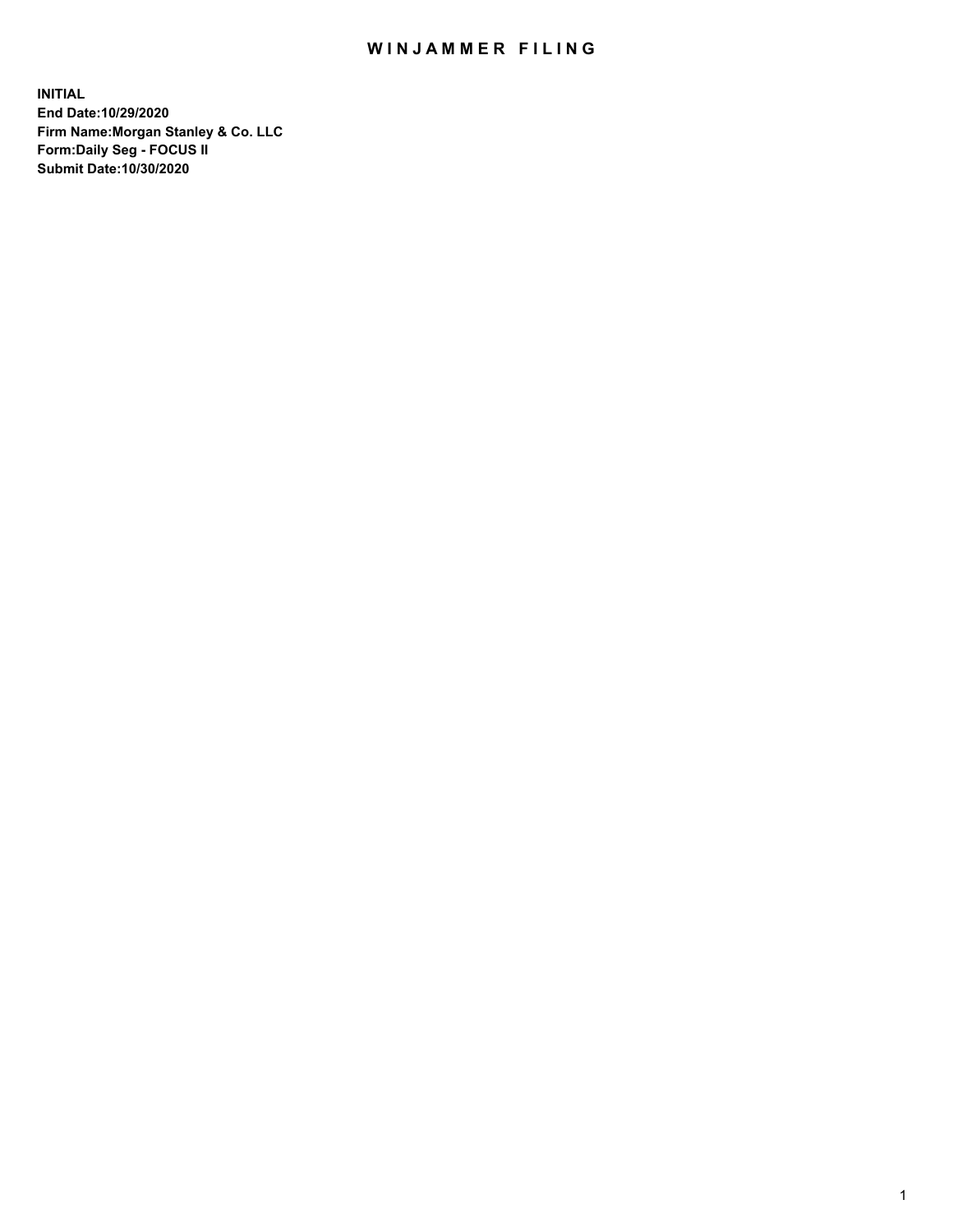**INITIAL End Date:10/29/2020 Firm Name:Morgan Stanley & Co. LLC Form:Daily Seg - FOCUS II Submit Date:10/30/2020 Daily Segregation - Cover Page**

| Name of Company                                                                                                                                                                                                                                                                                                                | Morgan Stanley & Co. LLC                               |
|--------------------------------------------------------------------------------------------------------------------------------------------------------------------------------------------------------------------------------------------------------------------------------------------------------------------------------|--------------------------------------------------------|
| <b>Contact Name</b>                                                                                                                                                                                                                                                                                                            | <b>Ikram Shah</b>                                      |
| <b>Contact Phone Number</b>                                                                                                                                                                                                                                                                                                    | 212-276-0963                                           |
| <b>Contact Email Address</b>                                                                                                                                                                                                                                                                                                   | Ikram.shah@morganstanley.com                           |
| FCM's Customer Segregated Funds Residual Interest Target (choose one):<br>a. Minimum dollar amount: ; or<br>b. Minimum percentage of customer segregated funds required:% ; or<br>c. Dollar amount range between: and; or<br>d. Percentage range of customer segregated funds required between: % and %.                       | 235,000,000<br><u>0</u><br>00<br>0 <sub>0</sub>        |
| FCM's Customer Secured Amount Funds Residual Interest Target (choose one):<br>a. Minimum dollar amount: ; or<br>b. Minimum percentage of customer secured funds required:%; or<br>c. Dollar amount range between: and; or<br>d. Percentage range of customer secured funds required between:% and%.                            | 140,000,000<br><u>0</u><br><u>00</u><br>0 <sub>0</sub> |
| FCM's Cleared Swaps Customer Collateral Residual Interest Target (choose one):<br>a. Minimum dollar amount: ; or<br>b. Minimum percentage of cleared swaps customer collateral required:% ; or<br>c. Dollar amount range between: and; or<br>d. Percentage range of cleared swaps customer collateral required between:% and%. | 92,000,000<br><u>0</u><br><u>00</u><br>0 <sub>0</sub>  |

Attach supporting documents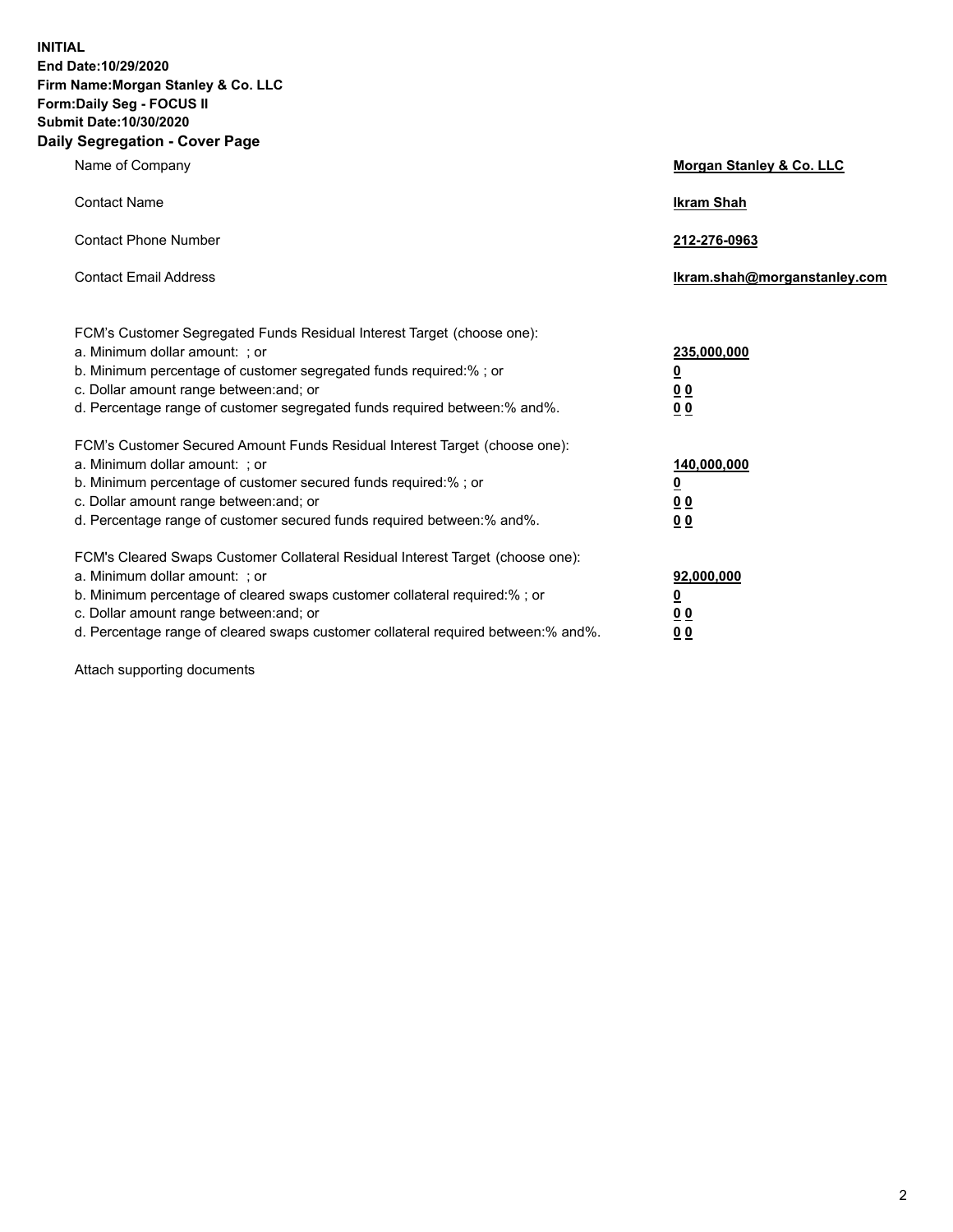## **INITIAL End Date:10/29/2020 Firm Name:Morgan Stanley & Co. LLC Form:Daily Seg - FOCUS II Submit Date:10/30/2020 Daily Segregation - Secured Amounts** Foreign Futures and Foreign Options Secured Amounts Amount required to be set aside pursuant to law, rule or regulation of a foreign government or a rule of a self-regulatory organization authorized thereunder

- 1. Net ledger balance Foreign Futures and Foreign Option Trading All Customers A. Cash **4,463,077,364** [7315] B. Securities (at market) **2,644,436,643** [7317] 2. Net unrealized profit (loss) in open futures contracts traded on a foreign board of trade **94,048,562** [7325] 3. Exchange traded options a. Market value of open option contracts purchased on a foreign board of trade **10,778,426** [7335] b. Market value of open contracts granted (sold) on a foreign board of trade **-17,664,169** [7337] 4. Net equity (deficit) (add lines 1. 2. and 3.) **7,194,676,826** [7345] 5. Account liquidating to a deficit and account with a debit balances - gross amount **52,884,774** [7351] Less: amount offset by customer owned securities **-50,654,633** [7352] **2,230,141** 6. Amount required to be set aside as the secured amount - Net Liquidating Equity Method (add lines 4 and 5) 7. Greater of amount required to be set aside pursuant to foreign jurisdiction (above) or line 6. FUNDS DEPOSITED IN SEPARATE REGULATION 30.7 ACCOUNTS 1. Cash in banks A. Banks located in the United States **472,949,786** [7500]
	- B. Other banks qualified under Regulation 30.7 **917,945,631** [7520] **1,390,895,417**
- 2. Securities
	- A. In safekeeping with banks located in the United States **436,326,847** [7540]
	- B. In safekeeping with other banks qualified under Regulation 30.7 **28,516,668** [7560] **464,843,515**
- 3. Equities with registered futures commission merchants
	-
	- B. Securities **0** [7590]
	- C. Unrealized gain (loss) on open futures contracts **-441,301** [7600]
	- D. Value of long option contracts **0** [7610]
	- E. Value of short option contracts **0** [7615] **24,752,931** [7620]
- 4. Amounts held by clearing organizations of foreign boards of trade
	-
	- B. Securities **0** [7650]
	- C. Amount due to (from) clearing organization daily variation **0** [7660]
	- D. Value of long option contracts **0** [7670]
	- E. Value of short option contracts **0** [7675] **0** [7680]
- 5. Amounts held by members of foreign boards of trade
	-
	-
	- C. Unrealized gain (loss) on open futures contracts **94,489,863** [7720]
	- D. Value of long option contracts **10,778,426** [7730]
	-
- 6. Amounts with other depositories designated by a foreign board of trade **0** [7760]
- 7. Segregated funds on hand **0** [7765]
- 8. Total funds in separate section 30.7 accounts **7,515,210,925** [7770]
- 9. Excess (deficiency) Set Aside for Secured Amount (subtract line 7 Secured Statement Page 1 from Line 8)
- 10. Management Target Amount for Excess funds in separate section 30.7 accounts **140,000,000** [7780]
- 11. Excess (deficiency) funds in separate 30.7 accounts over (under) Management Target **178,303,958** [7785]

**0** [7305]

[7354] **7,196,906,967** [7355]

**7,196,906,967** [7360]

[7530]

[7570]

A. Cash **25,194,232** [7580]

A. Cash **0** [7640]

 A. Cash **3,367,521,813** [7700] B. Securities **2,179,593,129** [7710] E. Value of short option contracts **-17,664,169** [7735] **5,634,719,062** [7740] **318,303,958** [7380]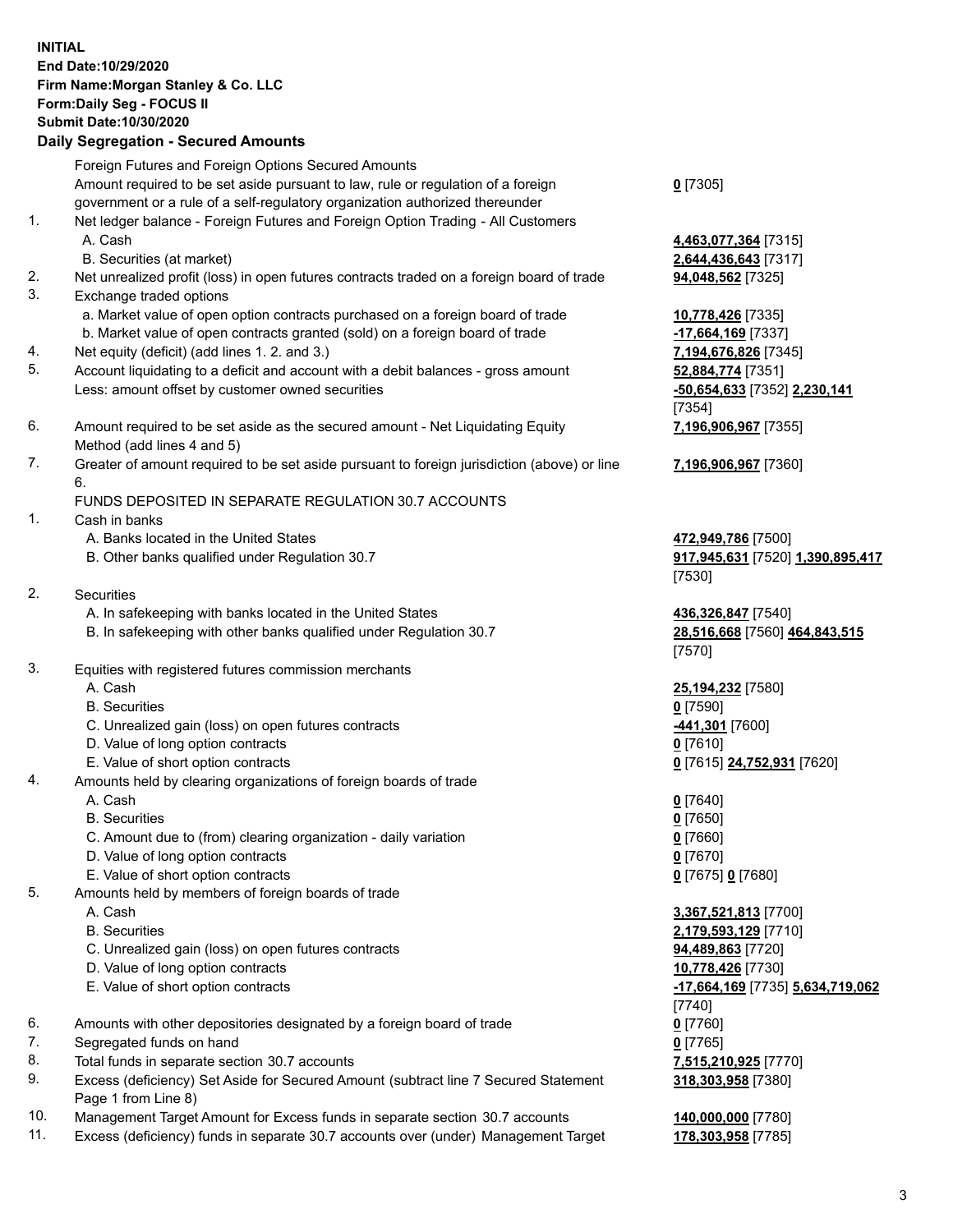|     | <b>INITIAL</b>                                                                      |                                    |
|-----|-------------------------------------------------------------------------------------|------------------------------------|
|     | End Date:10/29/2020                                                                 |                                    |
|     | Firm Name: Morgan Stanley & Co. LLC                                                 |                                    |
|     | Form: Daily Seg - FOCUS II                                                          |                                    |
|     | Submit Date: 10/30/2020                                                             |                                    |
|     | Daily Segregation - Segregation Statement                                           |                                    |
|     |                                                                                     |                                    |
|     | SEGREGATION REQUIREMENTS(Section 4d(2) of the CEAct)                                |                                    |
| 1.  | Net ledger balance                                                                  |                                    |
|     | A. Cash                                                                             | 18,123,928,389 [7010]              |
|     | B. Securities (at market)                                                           | 8,450,876,786 [7020]               |
| 2.  | Net unrealized profit (loss) in open futures contracts traded on a contract market  | -1,749,600,732 [7030]              |
| 3.  | Exchange traded options                                                             |                                    |
|     | A. Add market value of open option contracts purchased on a contract market         | 690,569,313 [7032]                 |
|     | B. Deduct market value of open option contracts granted (sold) on a contract market | -521,880,603 [7033]                |
| 4.  | Net equity (deficit) (add lines 1, 2 and 3)                                         | 24,993,893,153 [7040]              |
| 5.  | Accounts liquidating to a deficit and accounts with                                 |                                    |
|     | debit balances - gross amount                                                       | 555,470,665 [7045]                 |
|     | Less: amount offset by customer securities                                          | -554,519,060 [7047] 951,605 [7050] |
| 6.  | Amount required to be segregated (add lines 4 and 5)                                | 24,994,844,758 [7060]              |
|     | FUNDS IN SEGREGATED ACCOUNTS                                                        |                                    |
| 7.  | Deposited in segregated funds bank accounts                                         |                                    |
|     | A. Cash                                                                             | 3,354,940,830 [7070]               |
|     | B. Securities representing investments of customers' funds (at market)              | $0$ [7080]                         |
|     | C. Securities held for particular customers or option customers in lieu of cash (at | 1,070,668,960 [7090]               |
|     | market)                                                                             |                                    |
| 8.  | Margins on deposit with derivatives clearing organizations of contract markets      |                                    |
|     | A. Cash                                                                             | 13,321,695,473 [7100]              |
|     | B. Securities representing investments of customers' funds (at market)              | $0$ [7110]                         |
|     | C. Securities held for particular customers or option customers in lieu of cash (at | 7,380,207,826 [7120]               |
|     | market)                                                                             |                                    |
| 9.  | Net settlement from (to) derivatives clearing organizations of contract markets     | 76,718,561 [7130]                  |
| 10. | Exchange traded options                                                             |                                    |
|     | A. Value of open long option contracts                                              | 690,569,313 [7132]                 |
|     | B. Value of open short option contracts                                             | -521,880,603 [7133]                |
| 11. | Net equities with other FCMs                                                        |                                    |
|     | A. Net liquidating equity                                                           | 9,373,067 [7140]                   |
|     | B. Securities representing investments of customers' funds (at market)              | $0$ [7160]                         |
|     | C. Securities held for particular customers or option customers in lieu of cash (at | $0$ [7170]                         |
|     | market)                                                                             |                                    |
| 12. | Segregated funds on hand                                                            | $0$ [7150]                         |
| 13. | Total amount in segregation (add lines 7 through 12)                                | 25,382,293,427 [7180]              |
| 14. | Excess (deficiency) funds in segregation (subtract line 6 from line 13)             | 387,448,669 [7190]                 |
| 15. | Management Target Amount for Excess funds in segregation                            | 235,000,000 [7194]                 |
| 16. | Excess (deficiency) funds in segregation over (under) Management Target Amount      | 152,448,669 [7198]                 |

Excess